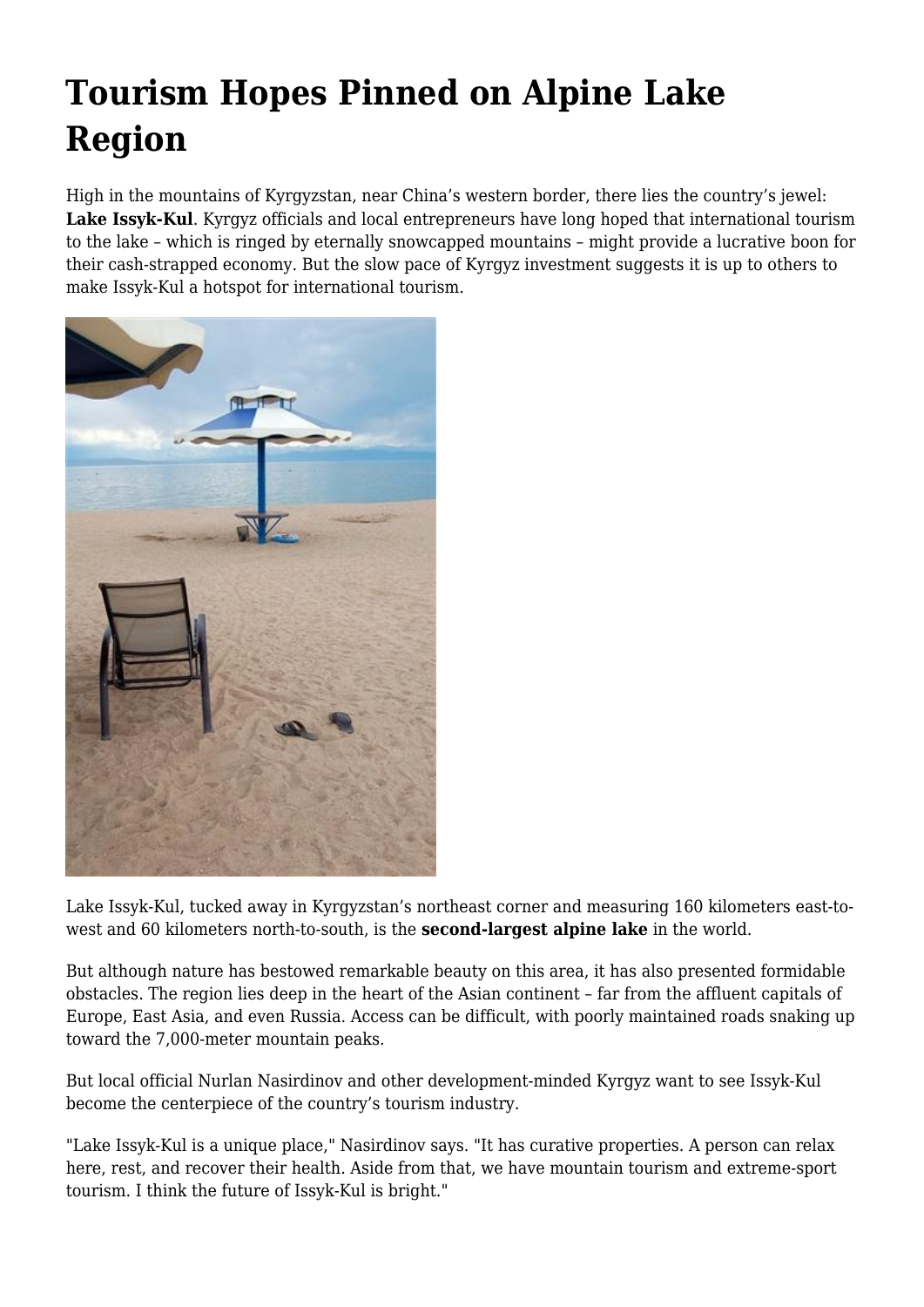

Only a few towns along the northern shore host resorts. The biggest is **Cholpon-Ata**, where Kyrgyz officials have sought to attract international conferences and investment. Four out of five tourists are from nearby Kazakhstan – most of the rest are Russians.

Former Kyrgyz President Askar Akaev had pinned high hopes on Issyk-Kul, hosting annual international investment summits here each year until he was ousted by a popular revolt in 2005.

It is not surprising that locals are looking across the border to Kazakhstan, where vast oil resources are driving an economy that is growing by 8-9 percent per year. Its increasingly wealthy business leaders are looking for places to invest – and relax. Kazakhs own a huge cement plant outside the Kyrgyz capital, and hold controlling or other major stakes in four Kyrgyz banks.

Laws barring foreign ownership prevent the ownership of land, but local official Nasirdinov says eager investors – with the right connections – can skirt such legislation.

"If a person is from some government – say Kazakhstan – and if he really wants to invest, then that is possible; it works," Nasirdinov says. "But we insist that the jobs there go to residents of Kyrgyzstan. And, of course, that helps Issyk-Kul's infrastructure."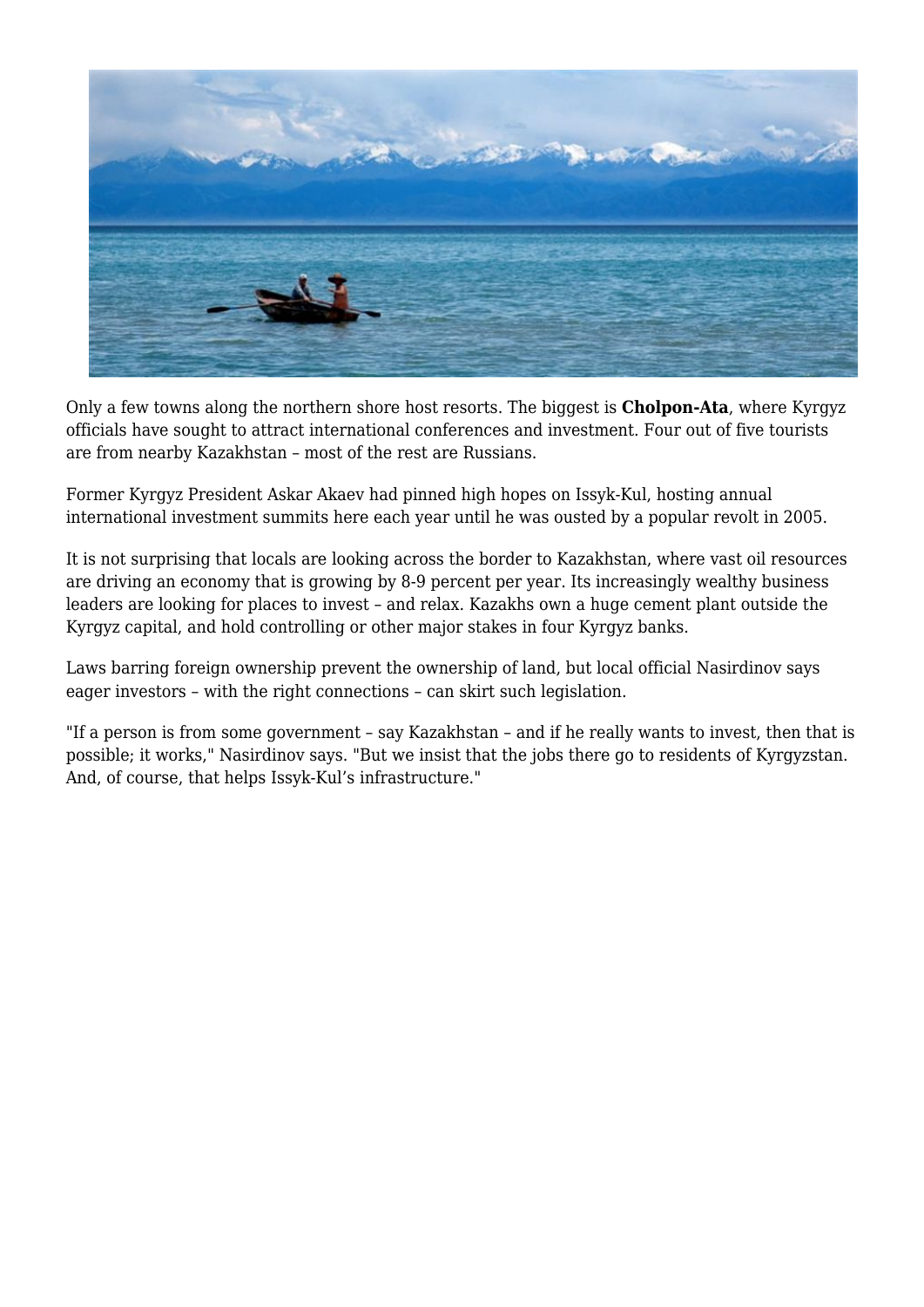

The effects of small-scale Kazakh investment in Issyk-Kul are already evident. Once-modest cabins – with no running water and communal bathrooms – have been joined by hotels named after Kazakhstan's former capital. A huge billboard advertises a health spa that claims ties to Kazakh President Nursultan Nazarbaev. Nazarbaev has a vacation home nearby, purportedly a gift from former President Akaev.

(text shortened)

## **Second Largest, Second Highest**

Enclosed on all sides by the snowy peaks of the Tien Shan Mountains, lake Issyk-Kul literally meaning "hot lake" is said to be the world's second-largest alpine lake or second highest navigable lake in the world after lake Titicaca in South America, the lake never freezes even in the depths of winter due to some thermal activity, strong winds, physics of deep water and unique microclimate over the lake. In lake flows 118 large and small rivers, but there is no streams flowing out of the lake. That is why the water is slightly salty. The lake's water consist of 10 billion tones of different salts, but there is 5 times less salt then in Oceanic water what is right enough for keeping the lake clean and very comfortable for swimming. Kyrgyzjer.com

## **By Bruce Pannier**